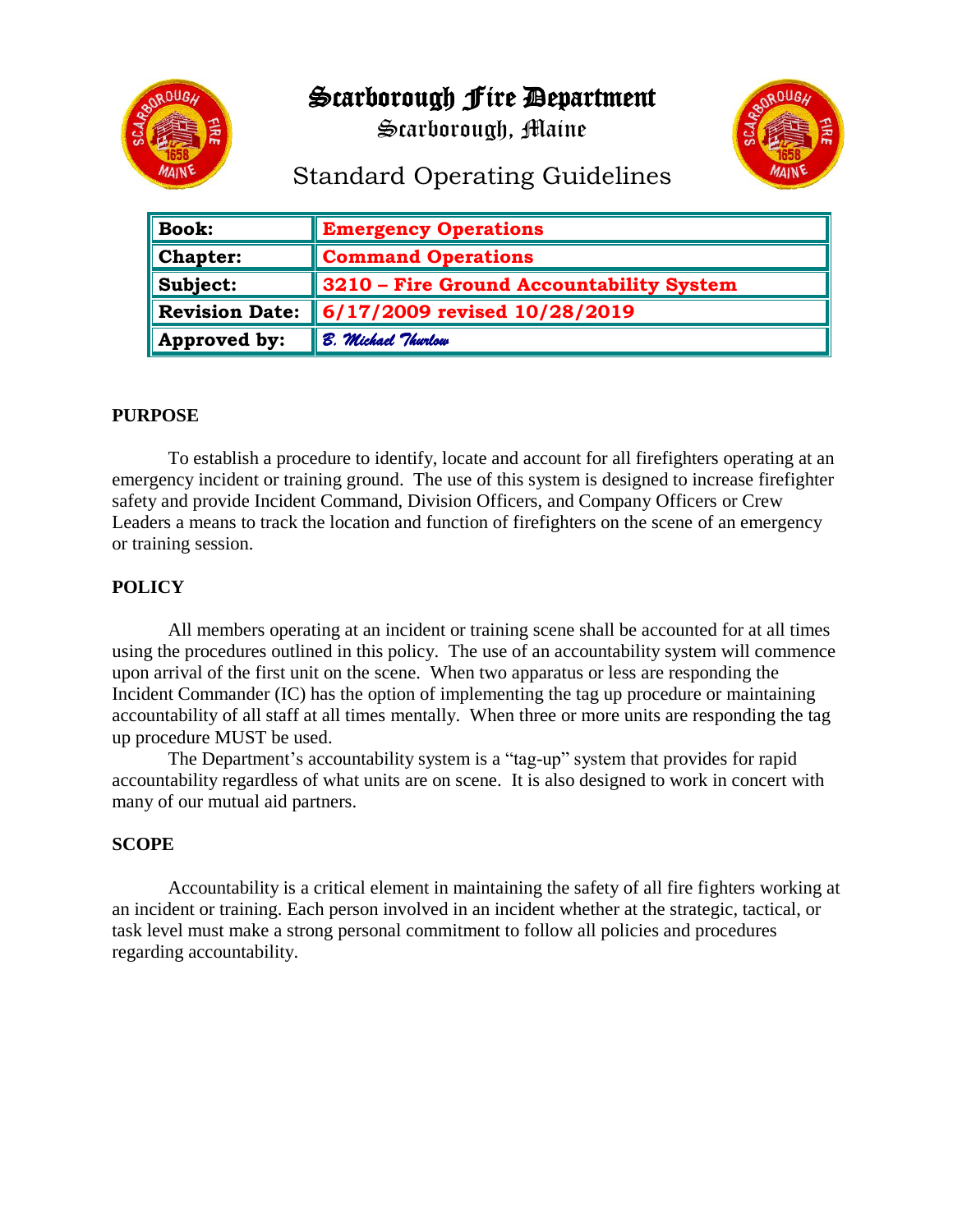# **PROCEDURE**

### Tag-Up Procedures

- A. Each member will be issued an Accountability Tag. Red colored tags are issued to nonofficers and white tags are issued to officers.
- B. Each member shall store his/her Accountability Tag on the front of their turn-out coat when not in use.
- C. As members arrive on scene they shall tag-in at the initial collection point (ring) which will be located on the front bumper of the  $1<sup>st</sup>$  on scene apparatus until the IC or accountability officer collects them.
- D. The IC may initially maintain the Accountability Officer responsibilities, but whenever possible the IC should appoint a Deputy Chief, department officer, mutual aid Chief, or other qualified member as the Accountability Officer.
- E. The Accountability Officer will place the tags on the large Resource Tracking Board, organized by crew under an officer/crew leader.
- F. Only one (1) Accountability Officer will be established per incident unless the Incident Commander determines the need for additional Accountability Officers based on the size or nature of the incident. All Accountability Officers will report to the IC, or Operations Branch Leader in large scale incidents.
- G. Crew members will 'tag-in' to their crew leader's tag ring which in turn will be tagged to the ring on the front bumper of the  $1<sup>st</sup>$  in apparatus or on the Accountability Tracking Board of the IC or Accountability Officer.
- H. No member shall engage in activities on the incident/training scene until he/she is properly 'tagged-in' and given an assignment.
- I. Using the large Resource Tracking Board the IC or Accountability Officer should;
	- a. Work for the Resource Chief
	- b. Manage personnel awaiting assignment
	- c. Establish crews of personnel with an officer/crew leader ready to be deployed as an on-deck crew through the Entry Control Chief or IC.
	- d. Track personnel assignments including returning from the hazard area to Rehab and back to Resources (manpower pool).
- J. The Officer/Crew Leader is responsible for crew integrity, and to ensure that the Accountability Officer is adequately informed as to the status of each crew so that the Resource Tracking Board can be kept current and accurate.
- K. Upon completion of an assignment, crews will report to Entry Control/IC to give a PAR report, then report to the Accountability Officer to be put back in the rotation for reassignment or release.
- L. Upon release from the incident or training scene, each member shall retrieve their Accountability Tag.
- M. Entry Control Chief
	- a. Works with the Operations Chief to maintain accountability for the crews assigned to the IDLH environment. The Entry Control Chief utilizes the small accountability board to track crew assignments.
	- b. Requests on-deck crews from the Accountability Officer and relays tactical assignments from the Operations Chief
	- c. Upon completion of tactical assignment(s), personnel will return to the Entry Control Chief to retrieve tags and report to Rehab or Resource.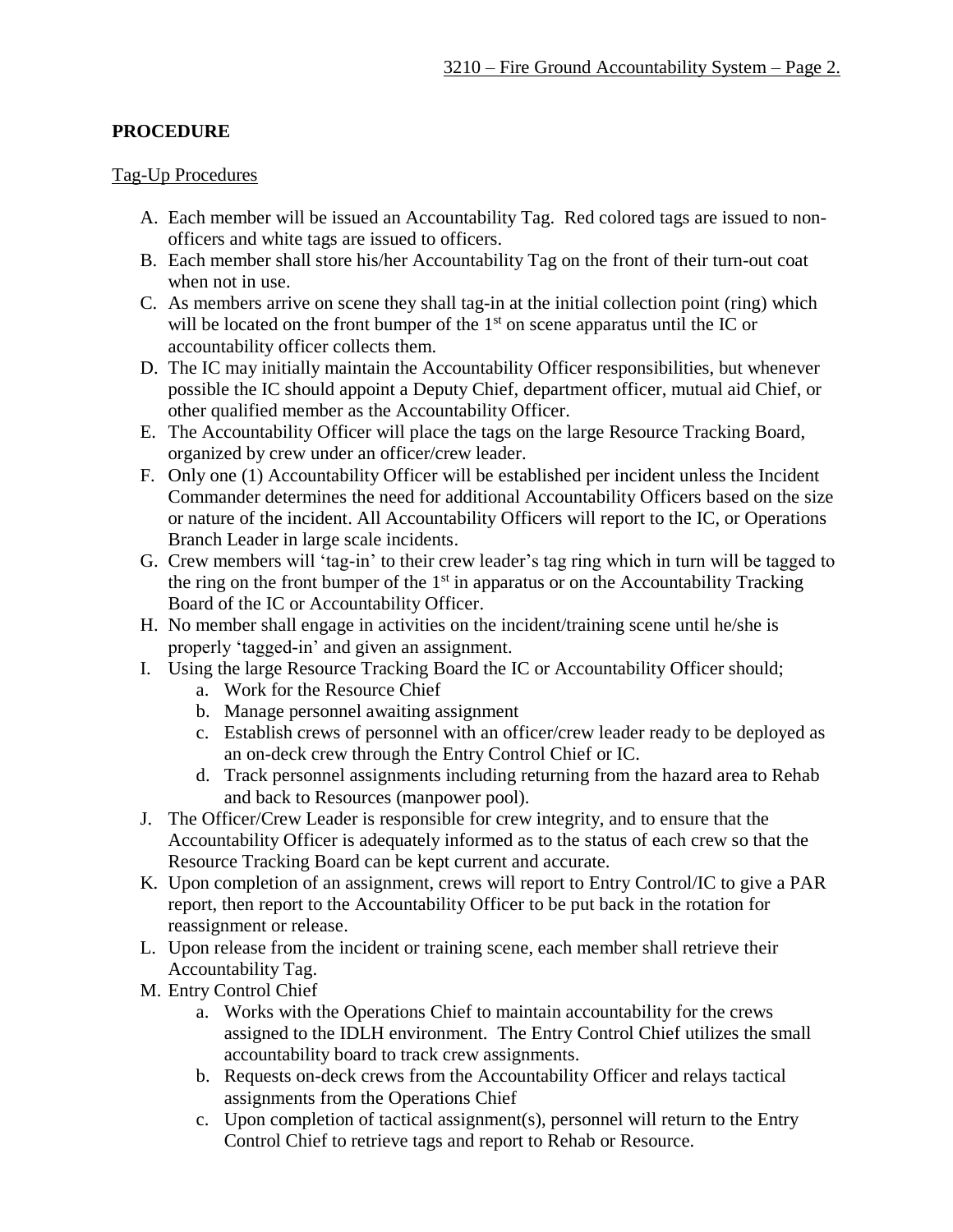## Personnel Accountability Report (PAR)

- A. The Personnel Accountability Report or "PAR" involves a roll call of companies assigned a task on the fire or training ground. For the Company Officer or Crew leader, a PAR is a confirmation that members assigned to his/her crew are visually accounted for. For the Division Officer, a "PAR" is accountability for all crew members of all companies assigned to his/her division.
- B. A PAR, will be required for the following:
	- a. Any report of a missing or trapped firefighter, Command will initiate a PAR of all crews working the incident.
	- b. Any change in strategy from offensive to defensive, Command will initiate a PAR of all crews working the incident.
	- c. Any sudden hazardous event at the incident (flashover, back draft, collapse, etc.), Command will initiate a PAR of all crews working at the incident.
	- d. The Company Officer or Crew Leader shall report a PAR at the time of completion of any assignment.
	- e. The Incident Commander may at any time initiate a PAR of all crews working at the incident. This can be based on elapsed time and/or severity of the incident.
	- f. If a requested PAR is not returned, the Incident Commander will immediately deploy a RIT team to locate the crew that has not given a PAR.
	- g. An example of proper radio terminology for a request of a PAR report from a division would be, "Command to Division 1, requesting a PAR". The Division 1 Officer would perform an accountability check of their personnel and communicate that information back to Command. "Division 1 to Command, Division 1 has PAR".

# **RESPONSIBILITY**

- A. It is the responsibility of all Scarborough Fire Department members to adhere to this policy.
- B. It is the responsibility of the Incident Commander to:
	- a. Assume responsibility for fireground accountability or assign an Accountability Officer as outlined in this policy.
	- b. Address the strategic and tactical level of accountability by the tracking of all crews, divisions, or sectors by location and function.
	- c. Obtain personnel accountability reports (PAR) from Division and Company Officers or Crew Leaders.
- C. It is the responsibility of the Division Officer to:
	- a. Addresses the tactical level of accountability by tracking crews assigned to their division.
	- b. Be in his/her assigned area to maintain supervision and crew integrity.
	- c. Obtain PARs from the officers/crew leaders of all crews assigned to his/her division.
- D. It is the responsibility of the Company Officer / Crew Leader to:
	- a. Address the task level of accountability and know where each firefighter in his/her crew is located, and what they are doing.